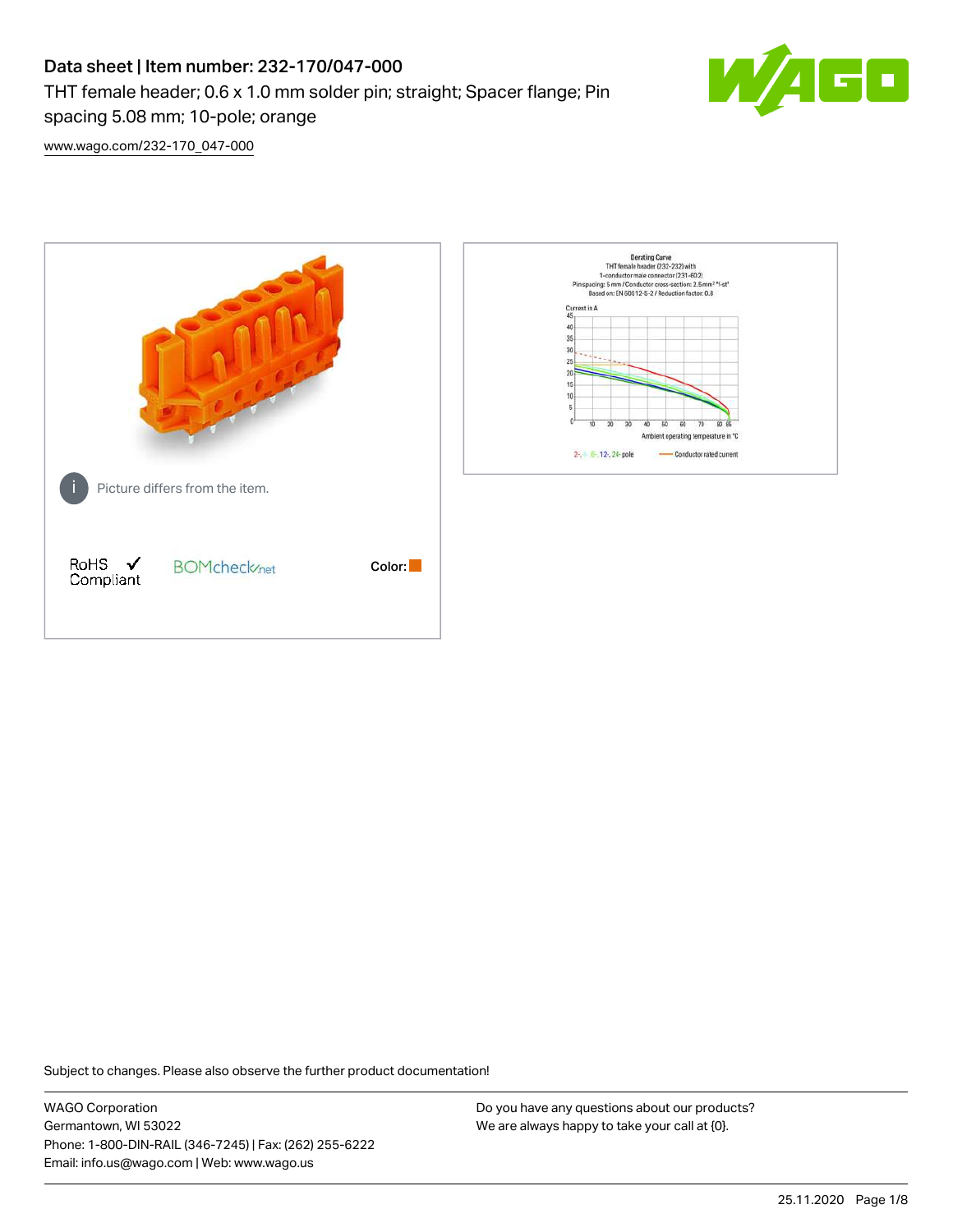



#### Item description

- $\blacksquare$ Horizontal or vertical PCB mounting via straight or angled solder pins
- П For board-to-board and board-to-wire connections
- $\blacksquare$ Touch-proof PCB outputs
- $\blacksquare$ Easy-to-identify PCB inputs and outputs
- $\blacksquare$ With coding fingers

#### Safety information 1:

The MCS - MULTI CONNECTION SYSTEM includes connectors without breaking capacity in accordance with DIN EN 61984. When used as intended, these connectors must not be connected/disconnected when live or under load. The circuit design should ensure header pins, which can be touched, are not live when unmated.

# Data Electrical data

Subject to changes. Please also observe the further product documentation!

WAGO Corporation Germantown, WI 53022 Phone: 1-800-DIN-RAIL (346-7245) | Fax: (262) 255-6222 Email: info.us@wago.com | Web: www.wago.us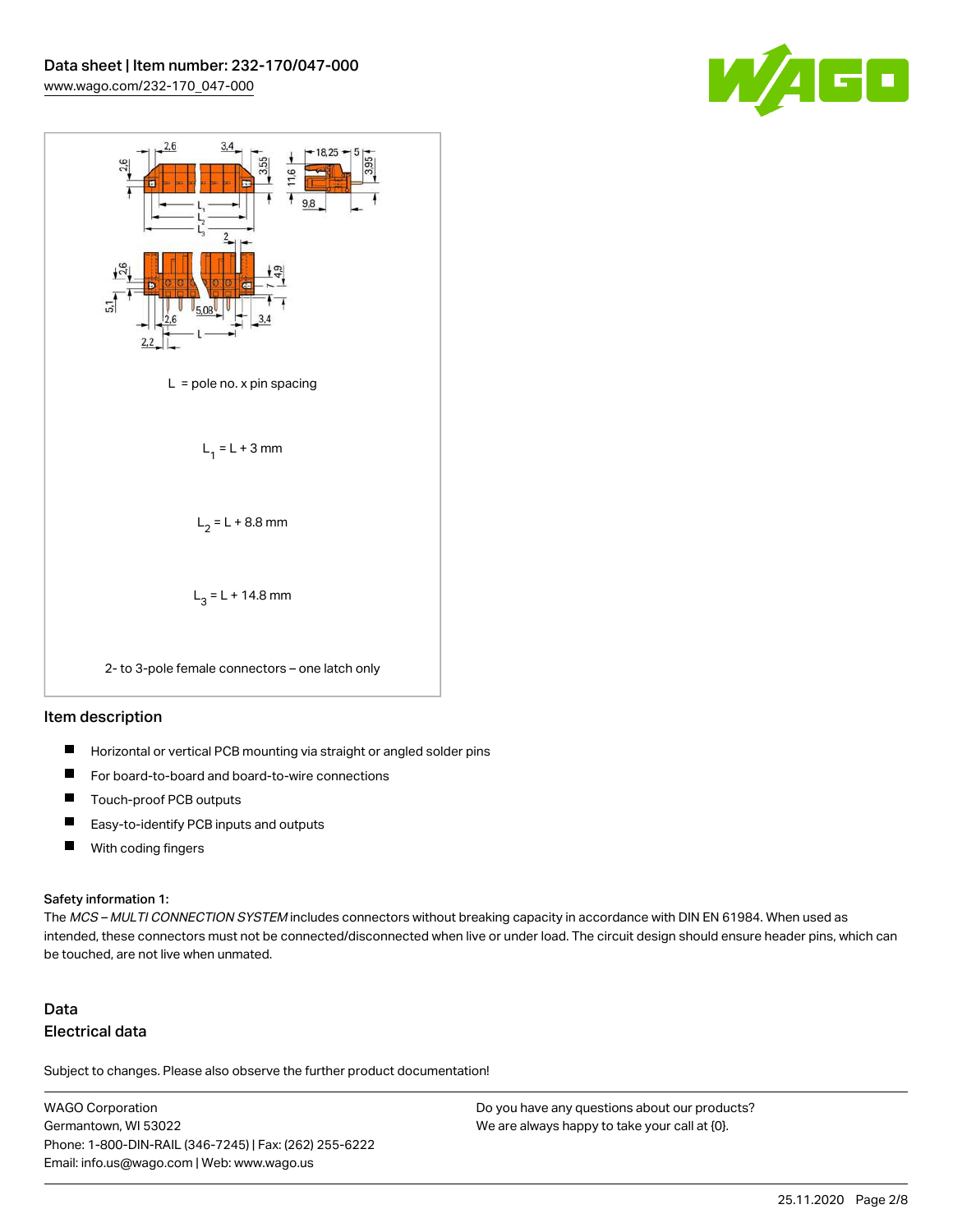

### Ratings per IEC/EN 60664-1

| Ratings per                 | IEC/EN 60664-1                                                        |
|-----------------------------|-----------------------------------------------------------------------|
| Rated voltage (III / 3)     | 320 V                                                                 |
| Rated surge voltage (III/3) | 4 <sub>k</sub> V                                                      |
| Rated voltage (III/2)       | 320 V                                                                 |
| Rated surge voltage (III/2) | 4 <sub>k</sub> V                                                      |
| Nominal voltage (II/2)      | 630 V                                                                 |
| Rated surge voltage (II/2)  | 4 <sub>k</sub> V                                                      |
| Rated current               | 12A                                                                   |
| Legend (ratings)            | $(III / 2)$ $\triangle$ Overvoltage category III / Pollution degree 2 |

### Ratings per UL 1059

| Approvals per                  | UL 1059 |
|--------------------------------|---------|
| Rated voltage UL (Use Group B) | 300 V   |
| Rated current UL (Use Group B) | 15 A    |
| Rated voltage UL (Use Group D) | 300 V   |
| Rated current UL (Use Group D) | 10A     |

### Ratings per UL 1977

| Rated voltage UL 1977 | 600 <sup>V</sup><br>. |
|-----------------------|-----------------------|
| Rated current UL 1977 |                       |

### Ratings per CSA

| Approvals per                   | CSA   |
|---------------------------------|-------|
| Rated voltage CSA (Use Group B) | 300 V |
| Rated current CSA (Use Group B) | 15A   |
| Rated voltage CSA (Use Group D) | 300 V |
| Rated current CSA (Use Group D) | 10 A  |

### Connection data

| Pole No.                          | 10 |
|-----------------------------------|----|
| Total number of connection points | 10 |
| Total number of potentials        | 10 |
| Number of connection types        |    |
| Number of levels                  |    |

Subject to changes. Please also observe the further product documentation!

| <b>WAGO Corporation</b>                                | Do you have any questions about our products? |
|--------------------------------------------------------|-----------------------------------------------|
| Germantown, WI 53022                                   | We are always happy to take your call at {0}. |
| Phone: 1-800-DIN-RAIL (346-7245)   Fax: (262) 255-6222 |                                               |
| Email: info.us@wago.com   Web: www.wago.us             |                                               |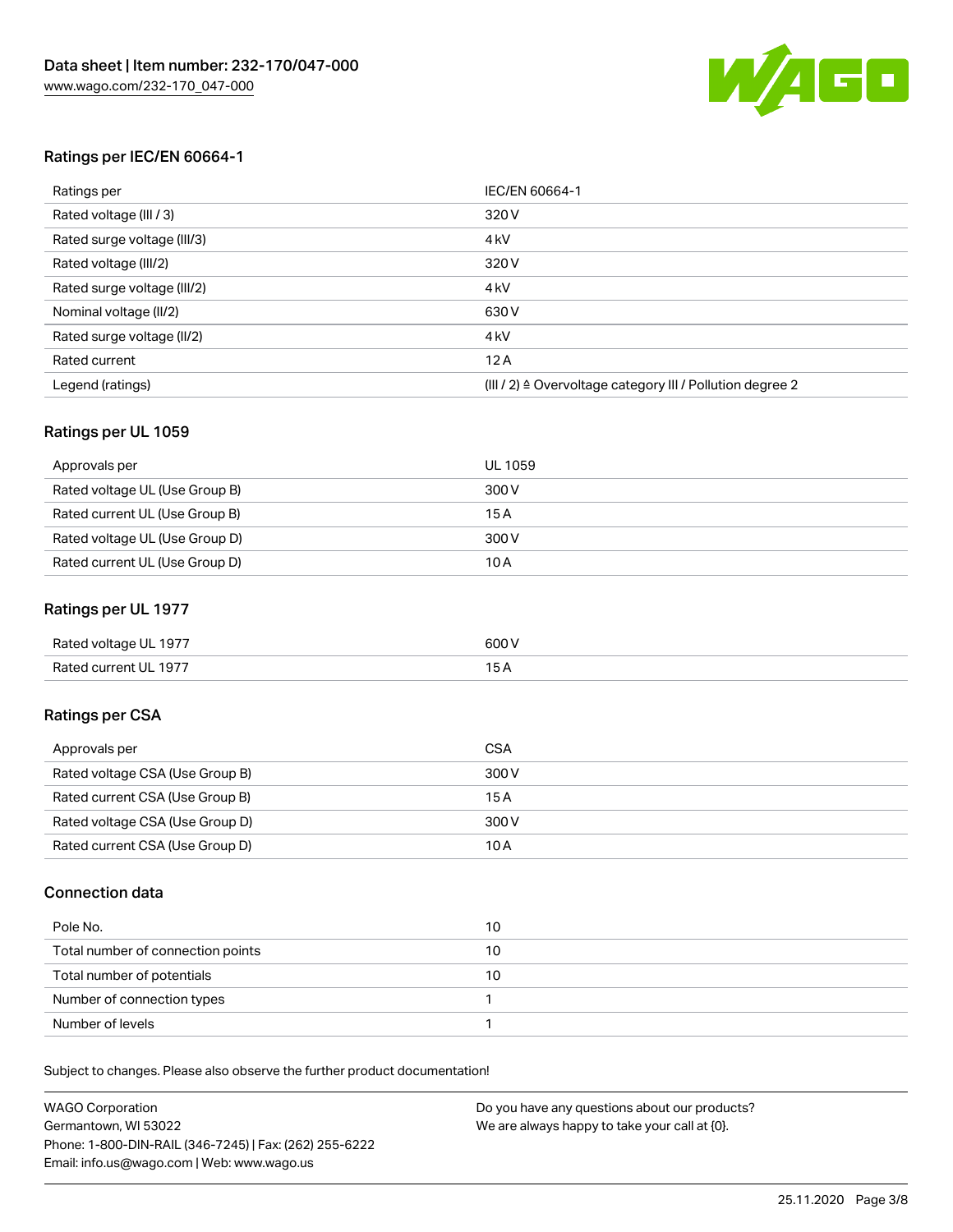

## Physical data

| Pin spacing                          | 5.08 mm / 0.2 inch    |
|--------------------------------------|-----------------------|
| Width                                | 65.6 mm / 2.583 inch  |
| Height                               | 23.25 mm / 0.915 inch |
| Height from the surface              | 18.25 mm / 0.719 inch |
| Depth                                | 11.6 mm / 0.457 inch  |
| Solder pin length                    | $5 \,\mathrm{mm}$     |
| Solder pin dimensions                | $0.6 \times 1$ mm     |
| Drilled hole diameter with tolerance | $1.3$ $(+0.1)$ mm     |

### Mechanical data

| Mounting type | Mounting flange             |
|---------------|-----------------------------|
| Mounting type | Flush feed-through mounting |
|               | Panel mounting              |

### Plug-in connection

| Contact type (pluggable connector) | Female connector/socket |
|------------------------------------|-------------------------|
| Connector (connection type)        | for PCB                 |
| Mismating protection               | No                      |
| Mating direction to the PCB        | 90°                     |

### PCB contact

| PCB contact                         | тнт                                        |
|-------------------------------------|--------------------------------------------|
| Solder pin arrangement              | over the entire female connector (in-line) |
| Number of solder pins per potential |                                            |

### Material Data

| Color                       | orange           |
|-----------------------------|------------------|
| Material group              |                  |
| Insulation material         | Polyamide (PA66) |
| Flammability class per UL94 | V0               |
| Contact material            | Copper alloy     |
| Contact plating             | tin-plated       |
| Fire load                   | 0.171 MJ         |
| Weight                      | 9.6 <sub>g</sub> |

Subject to changes. Please also observe the further product documentation!

| <b>WAGO Corporation</b>                                | Do you have any questions about our products? |
|--------------------------------------------------------|-----------------------------------------------|
| Germantown, WI 53022                                   | We are always happy to take your call at {0}. |
| Phone: 1-800-DIN-RAIL (346-7245)   Fax: (262) 255-6222 |                                               |
| Email: info.us@wago.com   Web: www.wago.us             |                                               |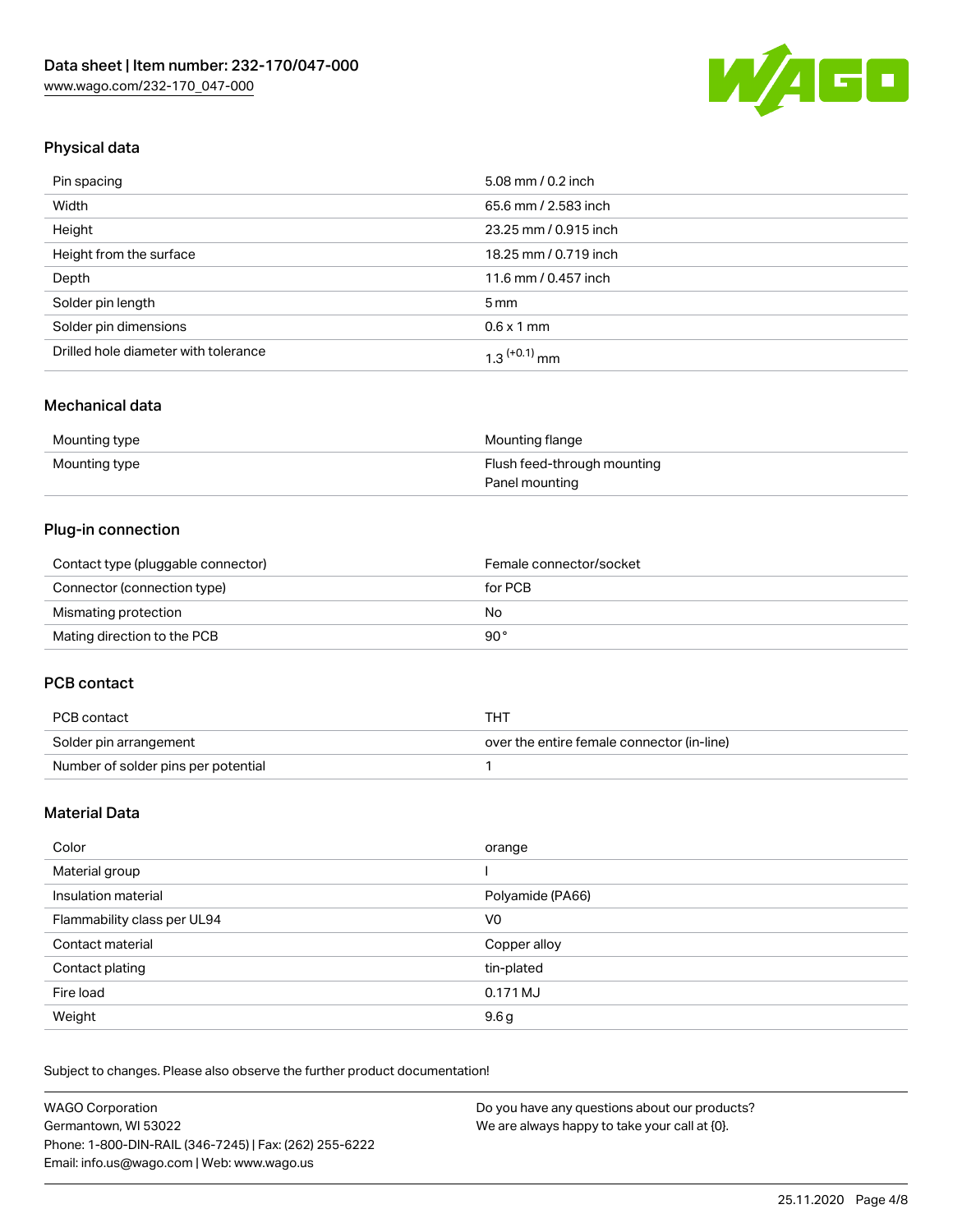[www.wago.com/232-170\\_047-000](http://www.wago.com/232-170_047-000)



### Environmental Requirements

| Limit temperature range | . +85 °C<br>-60<br>___ |
|-------------------------|------------------------|
|-------------------------|------------------------|

### Commercial data

| Product Group         | 3 (Multi Conn. System) |
|-----------------------|------------------------|
| Packaging type        | <b>BOX</b>             |
| Country of origin     | DE.                    |
| <b>GTIN</b>           | 4044918624244          |
| Customs tariff number | 85366990990            |

### Approvals / Certificates

### Ship Approvals

| Logo                      | Approval                                                | <b>Additional Approval Text</b> | Certificate<br>name                 |
|---------------------------|---------------------------------------------------------|---------------------------------|-------------------------------------|
| ABS                       | <b>ABS</b><br>American Bureau of Shipping               | ۰                               | $19 -$<br>HG15869876-<br><b>PDA</b> |
| <b>BUREAU</b>             | <b>BV</b><br>Bureau Veritas S.A.                        | <b>IEC 60998</b>                | 11915/D0 BV                         |
| DNV-GL<br><b>MARITIME</b> | <b>DNV GL</b><br>Det Norske Veritas, Germanischer Lloyd |                                 | TAE 000016Z                         |

### UL-Approvals

| Logo | Approval                                    | <b>Additional Approval Text</b> | Certificate<br>name |
|------|---------------------------------------------|---------------------------------|---------------------|
| 8    | UL<br>UL International Germany GmbH         | <b>UL 1977</b>                  | E45171              |
| Э.   | <b>UR</b><br>Underwriters Laboratories Inc. | <b>UL 1059</b>                  | E45172<br>sec. 18   |

Subject to changes. Please also observe the further product documentation!

| <b>WAGO Corporation</b>                                | Do you have any questions about our products? |
|--------------------------------------------------------|-----------------------------------------------|
| Germantown, WI 53022                                   | We are always happy to take your call at {0}. |
| Phone: 1-800-DIN-RAIL (346-7245)   Fax: (262) 255-6222 |                                               |
| Email: info.us@wago.com   Web: www.wago.us             |                                               |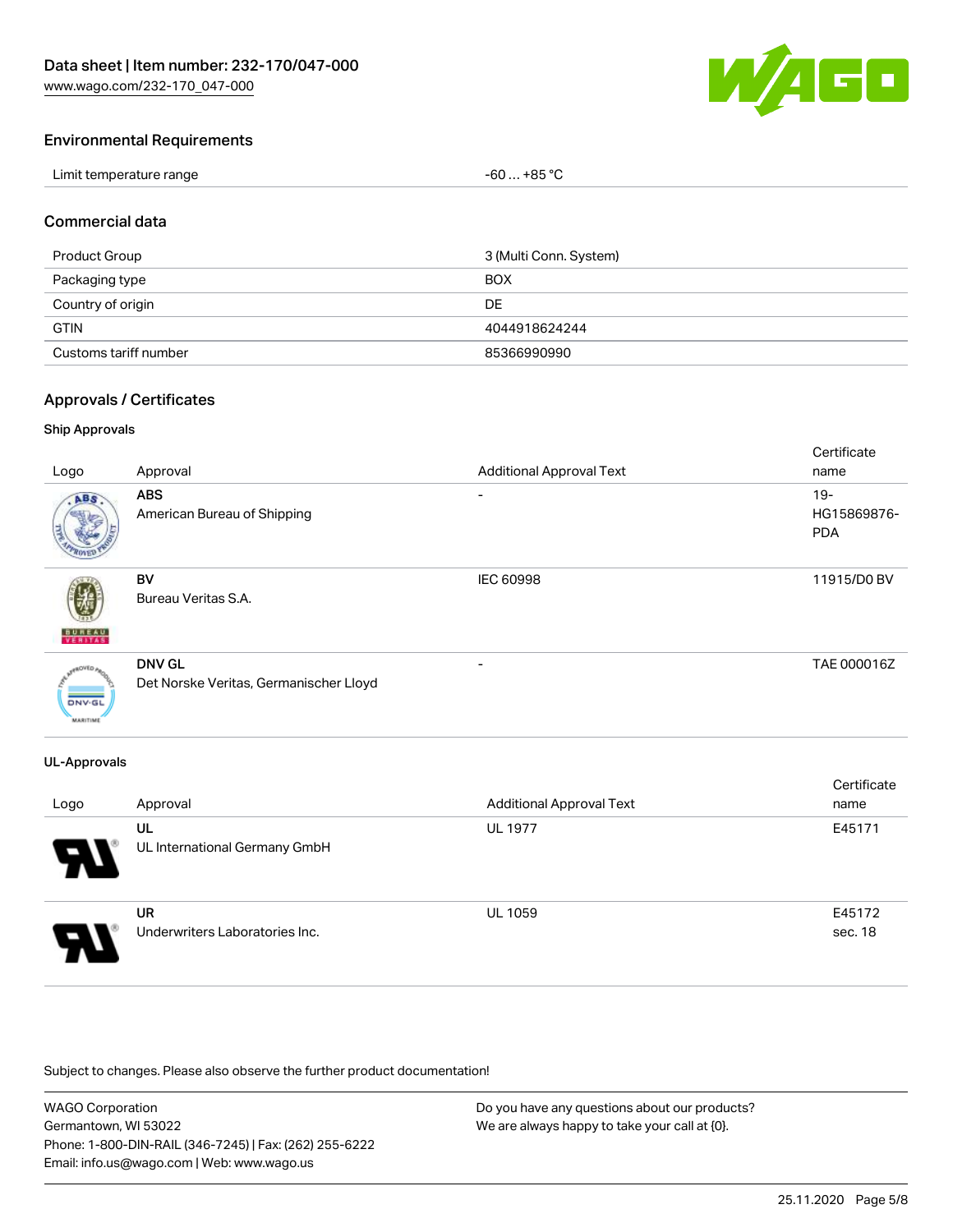### Counterpart



#### Item no.231-640

1-conductor male connector; 2.5 mm²; Pin spacing 5.08 mm; 10-pole; 2,50 mm²; orange [www.wago.com/231-640](https://www.wago.com/231-640)

### Compatible products

check

|                                                         | Item no.: 231-661<br>Test plugs for female connectors; for 5 mm and 5.08 mm pin spacing; 2,50 mm <sup>2</sup> ; light gray                                             |             | www.wago.com/231-661 |          |
|---------------------------------------------------------|------------------------------------------------------------------------------------------------------------------------------------------------------------------------|-------------|----------------------|----------|
| <b>Downloads</b><br>Documentation                       |                                                                                                                                                                        |             |                      |          |
| <b>Additional Information</b><br>Technical explanations |                                                                                                                                                                        | Apr 3, 2019 | pdf<br>3.6 MB        | Download |
| <b>CAD</b> files                                        |                                                                                                                                                                        |             |                      |          |
| CAD data                                                |                                                                                                                                                                        |             |                      |          |
|                                                         | 2D/3D Models 232-170/047-000                                                                                                                                           |             | URL                  | Download |
| CAE data                                                |                                                                                                                                                                        |             |                      |          |
|                                                         | EPLAN Data Portal 232-170/047-000                                                                                                                                      |             | <b>URL</b>           | Download |
|                                                         | ZUKEN Portal 232-170/047-000                                                                                                                                           |             | <b>URL</b>           | Download |
| <b>PCB Design</b>                                       |                                                                                                                                                                        |             |                      |          |
|                                                         | Symbol and Footprint 232-170/047-000                                                                                                                                   |             | <b>URL</b>           | Download |
|                                                         | CAx data for your PCB design, consisting of "schematic symbols and PCB footprints",<br>allow easy integration of the WAGO component into your development environment. |             |                      |          |
| Supported formats:                                      |                                                                                                                                                                        |             |                      |          |
| Ш                                                       | Accel EDA 14 & 15                                                                                                                                                      |             |                      |          |
| ш                                                       | Altium 6 to current version                                                                                                                                            |             |                      |          |
| ш                                                       | Cadence Allegro                                                                                                                                                        |             |                      |          |
| п                                                       | DesignSpark                                                                                                                                                            |             |                      |          |
| ш                                                       | Eagle Libraries                                                                                                                                                        |             |                      |          |
|                                                         | Subject to changes. Please also observe the further product documentation!                                                                                             |             |                      |          |

WAGO Corporation Germantown, WI 53022 Phone: 1-800-DIN-RAIL (346-7245) | Fax: (262) 255-6222 Email: info.us@wago.com | Web: www.wago.us

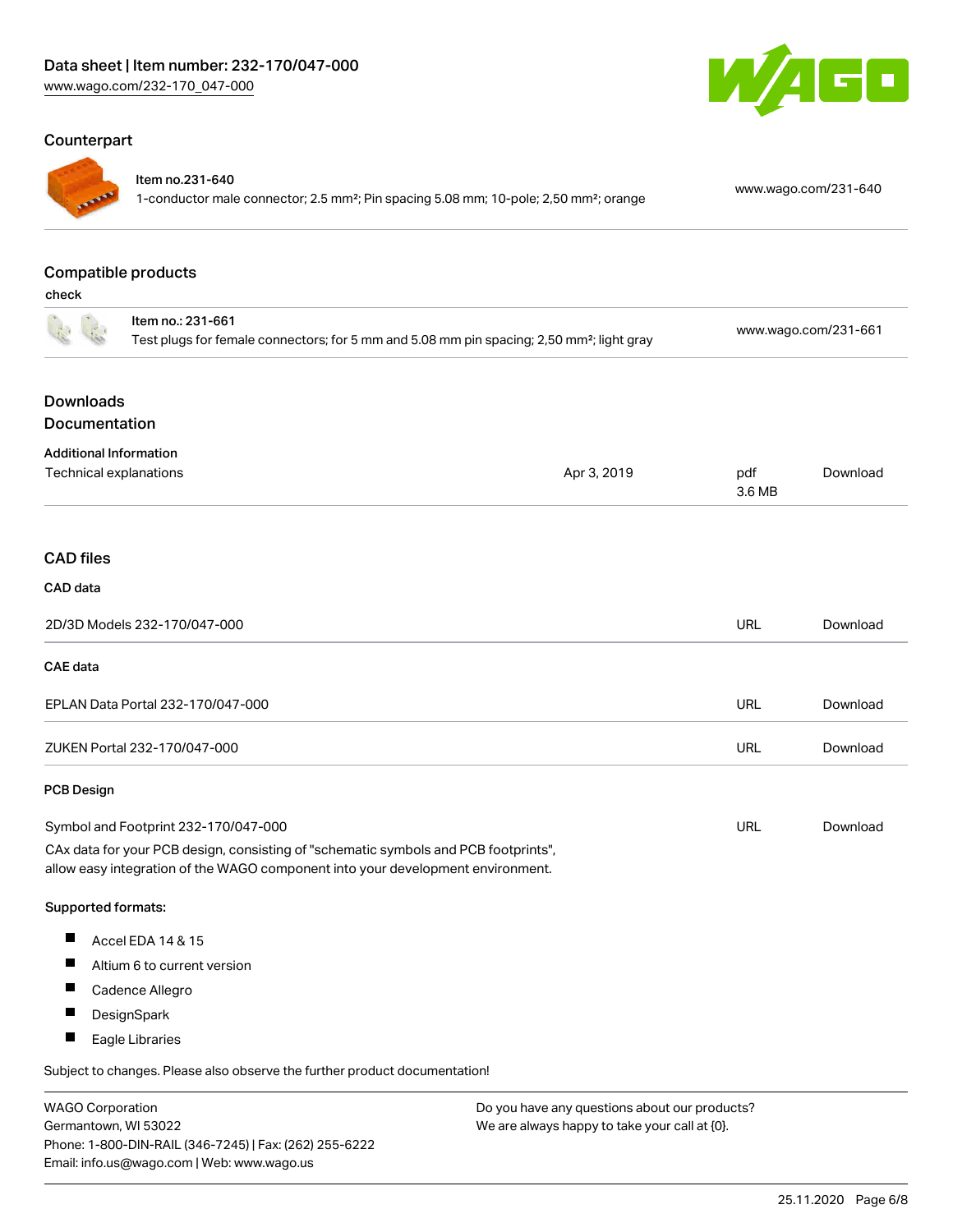

- $\blacksquare$ KiCad
- П Mentor Graphics BoardStation
- $\blacksquare$ Mentor Graphics Design Architect
- $\blacksquare$ Mentor Graphics Design Expedition 99 and 2000
- $\blacksquare$ OrCAD 9.X PCB and Capture
- $\blacksquare$ PADS PowerPCB 3, 3.5, 4.X, and 5.X
- $\blacksquare$ PADS PowerPCB and PowerLogic 3.0
- $\blacksquare$ PCAD 2000, 2001, 2002, 2004, and 2006
- П Pulsonix 8.5 or newer
- $\blacksquare$ STL
- $\blacksquare$ 3D STEP
- $\blacksquare$ TARGET 3001!
- $\blacksquare$ View Logic ViewDraw
- $\blacksquare$ Quadcept
- $\blacksquare$ Zuken CadStar 3 and 4
- $\blacksquare$ Zuken CR-5000 and CR-8000

PCB Component Libraries (EDA), PCB CAD Library Ultra Librarian

#### Installation Notes

#### Application



The innovative flange design provides standard panel mounting options or various through-panel mounting configurations. Depending on the type of application and flange, female headers can be used either for through-panel or flush mount applications.

### Product family

Subject to changes. Please also observe the further product documentation!

WAGO Corporation Germantown, WI 53022 Phone: 1-800-DIN-RAIL (346-7245) | Fax: (262) 255-6222 Email: info.us@wago.com | Web: www.wago.us